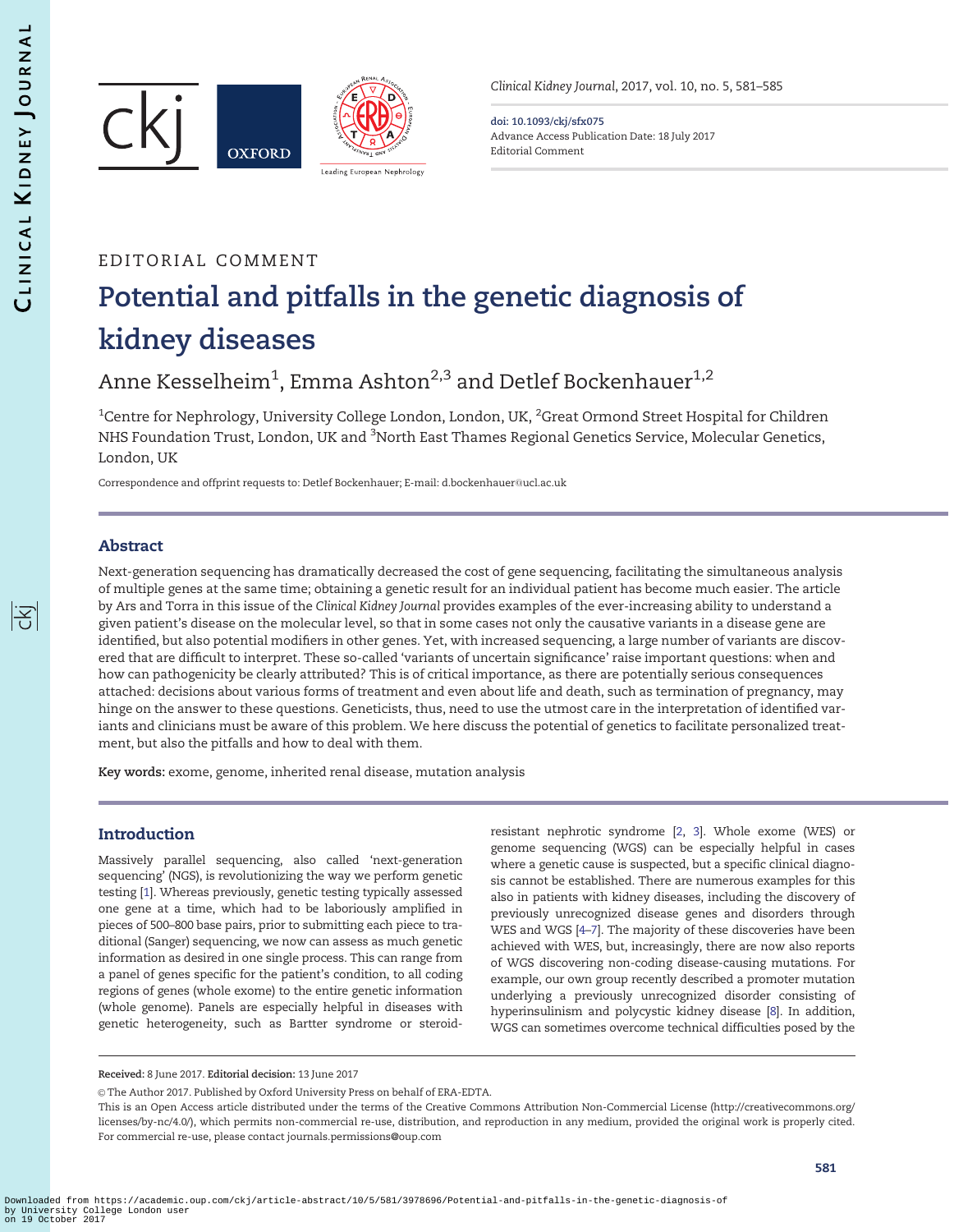presence of highly homologous pseudogenes, for instance in the genetic diagnosis of autosomal dominant polycystic kidney disease (ADPKD) [\[9](#page-3-0)]. These examples highlight the advantages of such comprehensive genomic analysis, helping to identify difficult-to-diagnose diseases more efficiently and lowering the risk of misdiagnosis by identifying the primary underlying genetic problem. Yet, it may go even beyond this. Sequencing of multiple genes may also help to explain the often perplexing variability of genetic diseases, even within families, where affected members all carry the same mutation. By identifying not only the causative mutation in the primary disease gene, but also potentially modifying variants in other related genes (oligogenic inheritance) the variability may be at least partially explained. Modification of the phenotype by additional variants in other 'secondary' disease genes has become a leading hypothesis for the understanding of the phenotypic variability in ciliopathies, for instance [[10\]](#page-3-0).

In this way, NGS may be able to facilitate personalized treatment by enabling more detailed genetic counselling and prognoses. The hope is that it will also inform clinical management, by identifying pathways contributing to the clinical phenotype, which may be amenable to treatment. In some cases, genetic testing may actually correct the clinical diagnosis with clear management implications. Ars and Torra report on a man with isolated proteinuria, subsequently diagnosed with Fabry disease [\[11](#page-3-0)]. In another report, patients referred with a clinical diagnosis of Bartter syndrome were found to actually suffer from congenital chloride diarrhoea [\[12](#page-3-0)]. In our own experience, patients referred for genetic testing with a clinical diagnosis of 'idiopathic hypokalaemia' or 'Dent disease' were genetically diagnosed with distal renal tubular acidosis, enabling appropriate treatment with alkali supplementation (E. Ashton et al., manuscript submitted for publication). Yet, as always, new technologies provide not only promise, but also problems. With NGS, it is mainly the large number of variants identified and the uncertainty of their interpretation. As the promises of NGS are elegantly discussed in the article by Ars and Torra [[11\]](#page-3-0), in this editorial we will focus on the potential problems.

### The more you sequence, the more you find

Each human genome contains  ${\sim}$ 4–5 million variants from the reference genome [\[13\]](#page-3-0)! Five million! Imagine the scale of the problem a geneticist faces when attributing relevance to them! While WGS is currently still the exception, the ever-decreasing costs are likely to establish it as a (if not 'the') routine test in the near future. But even if we perform 'only' WES, concentrating on the 2–3% of the genome that contains genes, we still find thousands of variants in each individual. In a study from the 1000 Genomes Consortium, each genome contained 149–182 protein-truncating variants (such as nonsense mutations), 10 000–12 000 peptide-sequence-altering variants (missense mutations) and  $\sim$ 500 000 variants in known regulatory regions (i.e. non-coding regions, such as promoters, as well as  $5'$  and  $3'$ untranslated regions) [\[13\]](#page-3-0). On average 24–30 recognized disease-causing mutations are found in each of us [[13](#page-3-0)]! So, how can we make sense of this large number of variants?

#### Databases

Key to the first interpretation of identified variants is the comparison with databases that compile identified variants. These include the gnomad browser [\(www.broadinstitute.org](http://www.broadinstitute.org)), Clinvar ([https://](https://www.ncbi.nlm.nih.gov/clinvar/) [www.ncbi.nlm.nih.gov/clinvar/\)](https://www.ncbi.nlm.nih.gov/clinvar/) HGMD [\(http://www.hgmd.cf.ac.](http://www.hgmd.cf.ac.uk/ac/index.php) [uk/ac/index.php](http://www.hgmd.cf.ac.uk/ac/index.php)) and Varsome [\(https://varsome.com/\)](https://varsome.com/).

Increasingly, laboratories also maintain their own databases, which is important to compile variants identified in the population served, but which may also be related to the artefacts arising due to either the sequencing technology or the subsequent assembly of the sequencing products [[14\]](#page-3-0). By running identified variants against these databases, a large number (>99% for whole genomes) can be excluded, mainly based on the frequency of a given variant in the population. Variants found in  $>1\%$  of the population are usually deemed benign, i.e. of no direct clinical relevance. On the other hand, variants listed in databases such as Clinvar, which contain confirmed mutations, would immediately be flagged as potentially disease-causing in the patient.

However, these databases are not perfect and there are several potential pitfalls:

- The presence of specific variants obviously varies with ethnicity. Of critical importance is, therefore, to compare the identified variants in a given patient against an ethnically matched dataset. The frequency of a given variant in a database may thus attest more to the predominant ethnicity within the database than its potential pathogenicity.
- Mutations published as pathogenic may in fact be benign variants. This is not unusual. If a researcher identifies a new disease gene in a cohort of patients with a given clinical phenotype, then some of these patients may have bona fide pathogenic mutations, whereas others have benign polymorphisms. If information about the frequency of these variants is not available at the time of publications, these benign polymorphisms may be erroneously reported as pathogenic. There are several examples of such 'mutations', reported even in the most prestigious journals, which were subsequently deemed benign, based on the frequency of these variants in the relevant population [[15–18\]](#page-3-0).
- Conversely, polymorphisms can sometimes be pathogenic. A striking example is the Arg229Gln variant in NPHS2 (c.686G>A; rs61747728), which is found in 1–2% of the Caucasian population, but can be disease-causing when present 'in trans' with specific other mutations [[19](#page-3-0)]. Moreover, polymorphisms may still have a modifier effect on an underlying disorder not directly connected to this gene. For instance, variants in NOS3 and HBEGF have been proposed as modifiers in ADPKD and CFHR5 nephropathy, respectively [\[20](#page-3-0), [21\]](#page-3-0).
- As discussed above, we all harbour numerous pathogenic mutations. Various reports suggest that each of us carries at least 100 loss-of-function mutations [\[22\]](#page-3-0). The majority of the mutations are heterozygous and affect recessive disease genes, but increasingly, individuals are found with recessive mutations, considered pathogenic and penetrant, yet who have no evidence of being affected, a phenomenon labelled as 'genetic resilience' [[23](#page-3-0)]. Careful correlation of identified variants with the clinical phenotype is, thus, of critical importance.

Moreover, while careful comparison with databases can dramatically reduce the number of potentially disease-causing variants, there typically remains a large number of variants for which there is insufficient information available, the so-called 'variants of uncertain significance' (VUS). It is these VUS that create the most headaches in interpretation and a variety of strategies is employed to assess potential pathogenicity. Guidelines have been proposed to increase the accuracy of such assessments, which rely mainly on the following strategies [\[18,](#page-3-0) [24](#page-3-0)].

## Predictions

An increasing number of mostly web-based tools, such as Mutation taster, SIFT or Polyphen2, are available for the

ĪŦ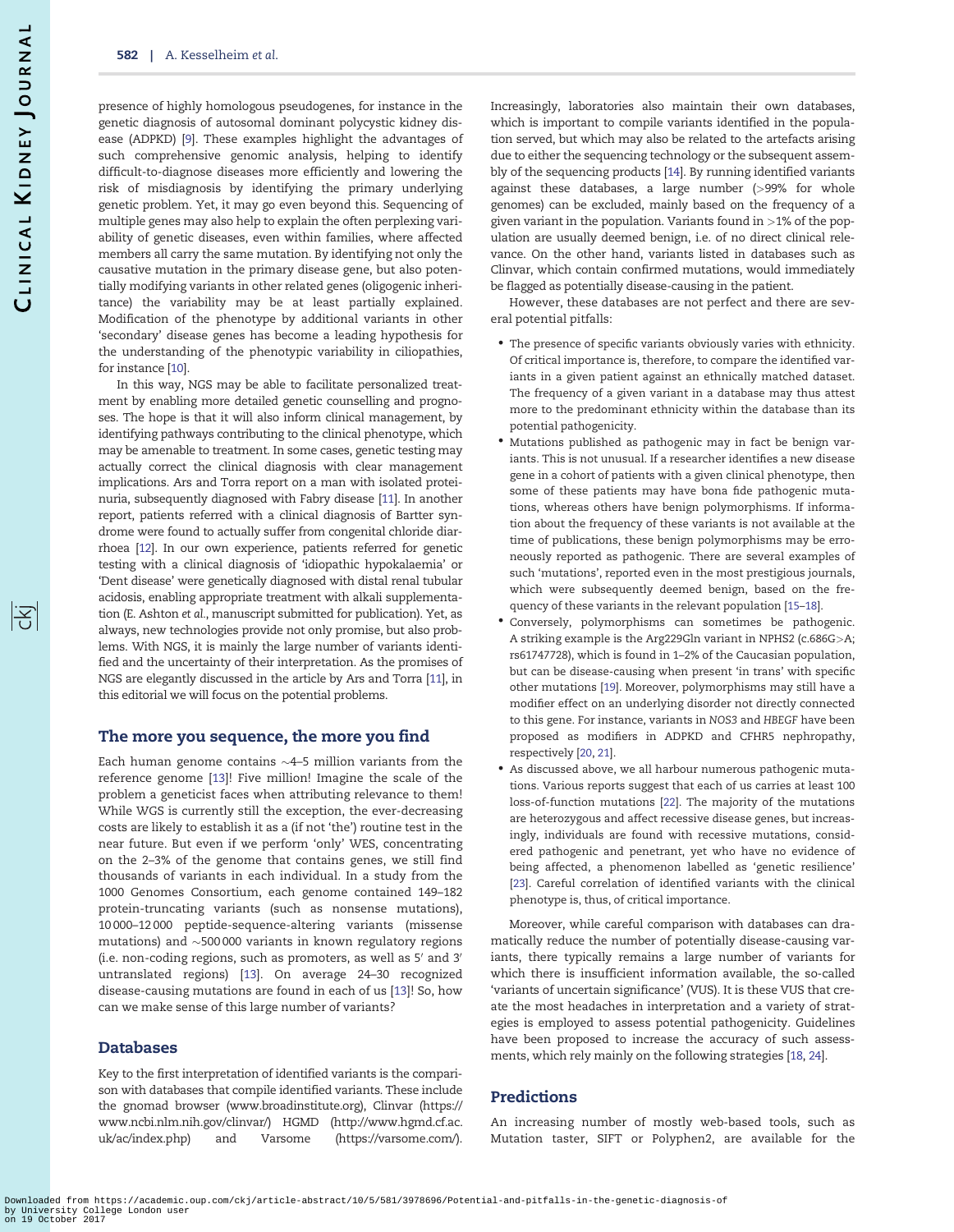序

<span id="page-2-0"></span>prediction of pathogenicity of identified variants. Different algorithms are used for these predictions ranging from evolutionary conservation of the affected amino acid to Hidden Markov Models assessing relationships between protein domains to determine the likelihood of a variant affecting protein function [\[25–27\]](#page-3-0). However, when tested independently, these tools have variable accuracy, partially dependent on the underlying gene and nature of mutation [\[28,](#page-3-0) [29\]](#page-3-0). Most importantly, these tools only provide a likelihood score of pathogenicity, yet no certainty. This is important to remember, when genetic analysis is needed to make important clinical management decisions.

Another important deficiency of these tools is that by design they primarily predict loss-of-function, yet some, typically dominant diseases are caused by gain-of-function. Consider the example reported by Ars and Torra of a 9-year-old girl with nephrotic syndrome, in whom a heterozygous variant in TRPC6 was identified [\[11](#page-3-0)]. They speculate on pathogenicity, as the prediction algorithms all indicated a high likelihood for this. TRPC6 encodes a calcium channel important for podocyte function and dominant mutations in this gene cause familial focal segmental glomerulosclerosis (FSGS) type 2 [\[30](#page-3-0)]. Yet, these are typically gain-offunction mutations, which increase calcium currents through the channel, whereas the effect of heterozygous loss-of-function mutations is controversial [[31\]](#page-3-0). Indeed, suppression of TRPC6 mediated currents is considered a potential treatment strategy for podocyte injury [[32\]](#page-3-0). Thus, the predictions of pathogenicity by the various tools can be misleading in such a case. This demonstrates the fundamental importance of an understanding of the underlying disease mechanism when considering the potential pathogenicity of an identified variant in a given gene.

# Segregation

The same example also highlights another strategy to assess pathogenicity of a given variant, namely, whether it segregates with the disease in the family. In the case of the 9-year-old girl with FSGS, three other family members were found to carry the same variant, yet had no apparent clinical problem [\[11](#page-3-0)]. While one could speculate about incomplete penetrance, the absence of segregation in this family strongly argues against pathogenicity.

Conversely, incomplete penetrance can be a major problem in some disorders, such as atypical haemolytic uremic syndrome (aHUS). Heterozygous mutations in various complement-related genes have been identified to cause susceptibility to aHUS, but additional trigger(s) appear necessary [[33\]](#page-3-0). Thus, it is not unusual when assessing families with aHUS to find unaffected members who carry the putative underlying variant, and using segregation of the variant with the disease for proof of pathogenicity is therefore of limited value in such disorders.

# Functional studies

Functional studies are typically time and work intensive and it is of course impossible to perform these for thousands of variants in each individual. Yet, if a single candidate variant is identified as a potential cause, this can be considered. For instance, if a splice variant of unknown pathogenicity is identified, analysis of mRNA can help assess the impact of this variant on the mRNA level [\[34](#page-3-0)]. Moreover, variants in ion channels can easily be assayed for their functional impact by expression of the mutant

channels in experimental cells, as we have done, for instance, for variants identified in patients with EAST syndrome [[35–37\]](#page-3-0). This is especially important when the type of functional impact (lossversus gain-of-function) is important, as discussed above for TRPC6. Alternatively, identified variants can be expressed in animal models, such as mice, zebrafish or Drosophila, to better assess their functional relevance [\[38,](#page-3-0) [39\]](#page-3-0). Yet, most diagnostic genetic labs are not set up to perform functional studies and this is usually performed by research laboratories.

### Ethical issues

When a large amount of genetic information is analysed, variants identified may be relevant for other diseases rather than the symptoms or diagnosis that prompted the genetic investigation. These so-called incidental findings can throw up serious ethical issues. The best-known examples are variants in cancer predisposition genes, such as BRCA1 or VHL [[40\]](#page-3-0).

The topic becomes particularly sensitive in paediatric medicine, but is far too complex to be discussed in this editorial. The interested reader is instead referred to other detailed reviews and consensus statements on this topic [\[41–](#page-3-0)[47\]](#page-4-0).

#### Conclusions

NGS is revolutionizing genetic diagnosis by greatly facilitating analysis of known disease genes and discovery of previously unrecognized ones. It holds the promise of enabling personalized medicine. However, the large amount of variants identified also creates serious problems with respect to over- or misinterpretation. Only with the careful collection and annotation of more and more sequencing data of people from all ethnic backgrounds and with various diseases will we be able to better understand the significance of specific variants and put them into the context of the individual patient.

## Funding

This work was supported by a grant from the JF Moorhead Trust, by the European Union, FP7 [grant agreement 2012- 305608 'European Consortium for High-Throughput Research in Rare Kidney Diseases (EURenOmics)'] and by Kids Kidney Research.

# Conflict of interest statement

None declared.

#### References

- 1. Bockenhauer D, Medlar AJ, Ashton E et al. Genetic testing in renal disease. Pediatr Nephrol 2012; 27: 873–883
- 2. Sadowski CE, Lovric S, Ashraf S et al. A single-gene cause in 29.5% of cases of steroid-resistant nephrotic syndrome. J Am Soc Nephrol 2015; 26: 1279–1289
- 3. Ashton E, Legrand A, Benoit V et al. Simultaneous sequencing of 37 genes identifies likely causative mutations in 70% of children with renal tubulopathies. 2017. Manuscript submitted for publication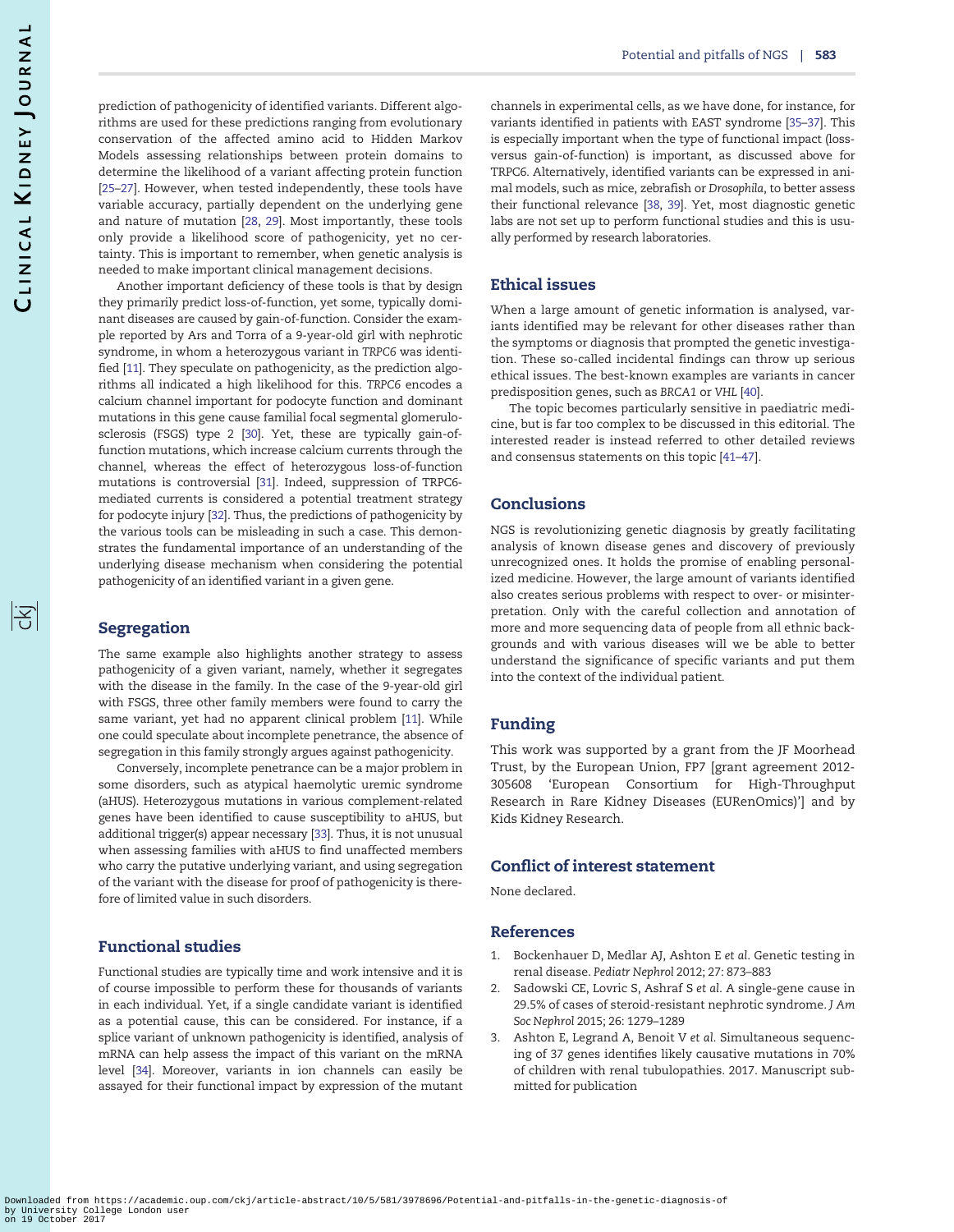- <span id="page-3-0"></span>4. Nicolaou N, Renkema KY, Bongers EM et al. Genetic, environmental, and epigenetic factors involved in CAKUT. Nat Rev Nephrol 2015; 11: 720–731
- 5. Ashraf S, Gee HY, Woerner S et al. ADCK4 mutations promote steroid-resistant nephrotic syndrome through CoQ10 biosynthesis disruption. J Clin Invest 2013; 123: 5179–5189
- Lin F, Bian F, Zou J et al. Whole exome sequencing reveals novel COL4A3 and COL4A4 mutations and resolves diagnosis in Chinese families with kidney disease. BMC Nephrol 2014; 15: 175
- 7. Braun DA, Schueler M, Halbritter J et al. Whole exome sequencing identifies causative mutations in the majority of consanguineous or familial cases with childhood-onset increased renal echogenicity. Kidney Int 2016; 89: 468–475
- 8. Cabezas OR, Flanagan SE, Stanescu H et al. Polycystic kidney disease with hyperinsulinemic hypoglycemia caused by a promoter mutation in phosphomannomutase 2. J Am Soc Nephrol 2017; doi: 10.1681/ASN.2016121312
- 9. Mallawaarachchi AC, Hort Y, Cowley MJ et al. Whole-genome sequencing overcomes pseudogene homology to diagnose autosomal dominant polycystic kidney disease. Eur J Hum Genet 2016; 24: 1584–1590
- 10. Lu JT, Campeau PM, Lee BH. Genotype-phenotype correlation–promiscuity in the era of next-generation sequencing. N Engl J Med 2014; 371: 593–596
- 11. Ars E, Torra R. Rare diseases, rare presentations: recognizing atypical inherited kidney disease phenotypes in the age of genomics. Clinical Kidney Journal 2017; 10: 586–593
- 12. Choi M, Scholl UI, Ji W et al. Genetic diagnosis by whole exome capture and massively parallel DNA sequencing. Proc Natl Acad Sci USA 2009; 106: 19096–19101
- 13. Genomes Project C, Auton A, Brooks LD et al. A global reference for human genetic variation. Nature 2015; 526: 68–74
- 14. Lassmann T, Hayashizaki Y, Daub CO. TagDust–a program to eliminate artefacts from next generation sequencing data. Bioinformatics 2009; 25: 2839–2840
- 15. Bell CJ, Dinwiddie DL, Miller NA et al. Carrier testing for severe childhood recessive diseases by next-generation sequencing. Sci Transl Med 2011; 3: 65ra64
- 16. Xue Y, Chen Y, Ayub Q et al. Deleterious- and disease-allele prevalence in healthy individuals: insights from current predictions, mutation databases, and population-scale resequencing. Am J Hum Genet 2012; 91: 1022–1032
- 17. Norton N, Robertson PD, Rieder MJ et al. Evaluating pathogenicity of rare variants from dilated cardiomyopathy in the exome era. Circ Cardiovasc Genet 2012; 5: 167–174
- 18. MacArthur DG, Manolio TA, Dimmock DP et al. Guidelines for investigating causality of sequence variants in human disease. Nature 2014; 508: 469–476
- 19. Tory K, Menyhard DK, Woerner S et al. Mutation-dependent recessive inheritance of NPHS2-associated steroid-resistant nephrotic syndrome. Nat Genet 2014; 46: 299–304
- 20. Papagregoriou G, Erguler K, Dweep H et al. A miR-1207-5p binding site polymorphism abolishes regulation of HBEGF and is associated with disease severity in CFHR5 nephropathy. PLoS One 2012; 7: e31021
- 21. Mallett A, Sandford R. NOS3 as a potential modifier of ADPKD phenotypic variability: progress towards an answer. Nephrology 2014; 19: 733–734
- 22. MacArthur DG, Balasubramanian S, Frankish A et al. A systematic survey of loss-of-function variants in human protein-coding genes. Science 2012; 335: 823–828
- 23. Chen R, Shi L, Hakenberg J et al. Analysis of 589,306 genomes identifies individuals resilient to severe Mendelian childhood diseases. Nat Biotechnol 2016; 34: 531–538
- 24. Strande NT, Riggs ER, Buchanan AH et al. Evaluating the clinical validity of gene-disease associations: an evidence-based framework developed by the clinical genome resource. Am J Hum Genet 2017; 100: 895–906
- 25. Gough J, Karplus K, Hughey R et al. Assignment of homology to genome sequences using a library of hidden Markov models that represent all proteins of known structure. J Mol Biol 2001; 313: 903–919
- 26. Finn RD, Clements J, Eddy SR. HMMER web server: interactive sequence similarity searching. Nucleic Acids Res 2011; 39: W29–W37
- 27. Radivojac P, Clark WT, Oron TR et al. A large-scale evaluation of computational protein function prediction. Nat Methods 2013; 10: 221–227
- 28. Thusberg J, Olatubosun A, Vihinen M. Performance of mutation pathogenicity prediction methods on missense variants. Hum Mutat 2011; 32: 358–368
- 29. Hicks S, Wheeler DA, Plon SE et al. Prediction of missense mutation functionality depends on both the algorithm and sequence alignment employed. Hum Mutat 2011; 32: 661–668
- 30. Winn MP, Conlon PJ, Lynn KL et al. A mutation in the TRPC6 cation channel causes familial focal segmental glomerulosclerosis. Science 2005; 308: 1801–1804
- 31. Riehle M, Buscher AK, Gohlke BO et al. TRPC6 G757D loss-offunction mutation associates with FSGS. J Am Soc Nephrol 2016; 27: 2771–2783
- 32. Sonneveld R, Hoenderop JG, Isidori AM et al. Sildenafil prevents podocyte injury via PPAR-gamma-mediated TRPC6 inhibition. J Am Soc Nephrol 2017; 28: 1491–1505
- 33. Sansbury FH, Cordell HJ, Bingham C et al. Factors determining penetrance in familial atypical haemolytic uraemic syndrome. J Med Genet 2014; 51: 756–764
- 34. Wang K, Zhao X, Chan S et al. Evidence for pathogenicity of atypical splice mutations in autosomal dominant polycystic kidney disease. Clin J Am Soc Nephrol 2009; 4: 442–449
- 35. Bockenhauer D, Feather S, Stanescu HC et al. Epilepsy, ataxia, sensorineural deafness, tubulopathy, and KCNJ10 mutations. N Engl J Med 2009; 360: 1960–1970
- 36. Freudenthal B, Kulaveerasingam D, Lingappa L et al. KCNJ10 mutations disrupt function in patients with EAST syndrome. Nephron Physiol 2011; 119: p40–p48
- 37. Parrock S, Hussain S, Issler N et al. KCNJ10 mutations display differential sensitivity to heteromerisation with KCNJ16. Nephron Physiol 2013; 123: 7–14
- 38. Helmstadter M, Simons M. Using drosophila nephrocytes in genetic kidney disease. Cell Tissue Res; doi: 10.1007/s00441- 017-2606-z
- 39. Mahmood F, Mozere M, Zdebik AA et al. Generation and validation of a zebrafish model of EAST (epilepsy, ataxia, sensorineural deafness and tubulopathy) syndrome. Dis Model Mech 2013; 6: 652–660
- 40. Burke K, Clarke A. The challenge of consent in clinical genome-wide testing. Arch Dis Child 2016; 101: 1048–1052
- 41. Jarvik GP, Amendola LM, Berg JS et al. Return of genomic results to research participants: the floor, the ceiling, and the choices in between. Am J Hum Genet 2014; 94: 818–826